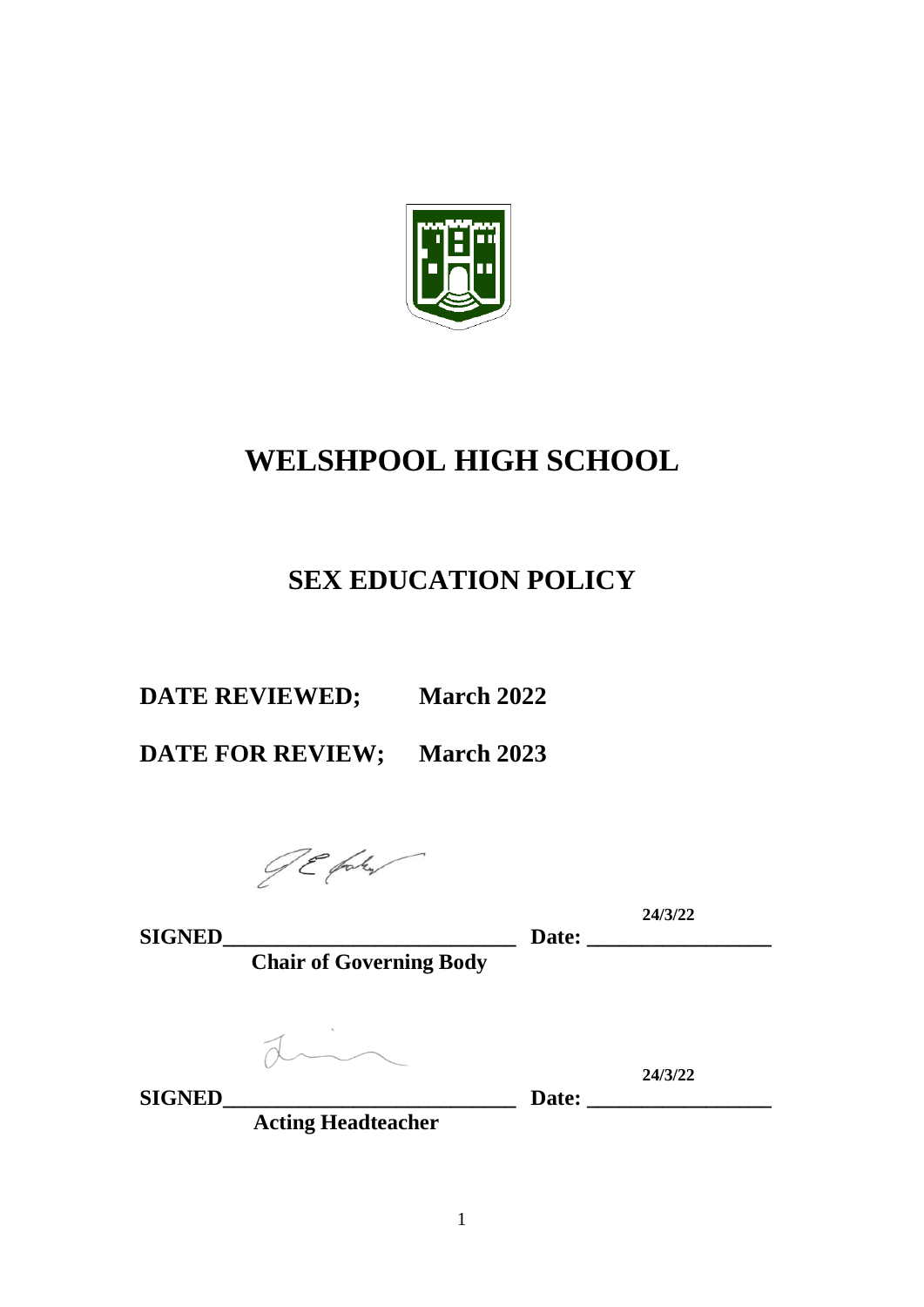### **WELSHPOOL HIGH SCHOOL**

#### **SEX AND RELATIONSHIPS EDUCATION POLICY**

#### **Responsibility; Ms J Haycock and Mr J Loxam**

#### **AIM (in line with the Personal Social Health Education Framework)**

- Develop knowledge and understanding about growth and physical development at appropriate stages.
- Understand human sexuality, reproduction, sexual health, including sexually transmitted infections, human immunodeficiency virus, emotions and relationships.
- Foster self-esteem, self-awareness and a sense of moral responsibility and to learn the value of respect, love and care.
- Foster the value of family life, marriage and stable and loving relationships.
- Develop the skills to avoid and resist unwanted sexual experience and learn to recognise and avoid exploitation and abuse.
- Develop knowledge and understanding about contraception, the law relating to aspects of sexual behaviour, the range of local and national sexual health advice, contraception and support services.
- Develop an understanding of the reasons for delaying sexual activity and the benefits to be gained from such delay; and the avoidance of unplanned pregnancy.
- Encourage explanation of values and attitudes, consideration and understanding of sexuality, moral dilemmas, personal relationships and the development of communication and decision making skills including an appreciation of the consequences of choices made.
- Develop skills to manage conflict.

### **STRUCTURE AND CONTENT**

- Personal Social Health Education Programme Key Stage 3 (Years 7, 8 and 9)/Key Stage 4 (Years 10 and 11).
- APAUSE Programme KS3 (Added Power and Understanding in Sex Education) (Year 9). The APAUSE programme will be mindful of our protected characteristics outlined in our Equality Policy and delivered through Drama lessons.
- Science National Curriculum KS3/4/5.